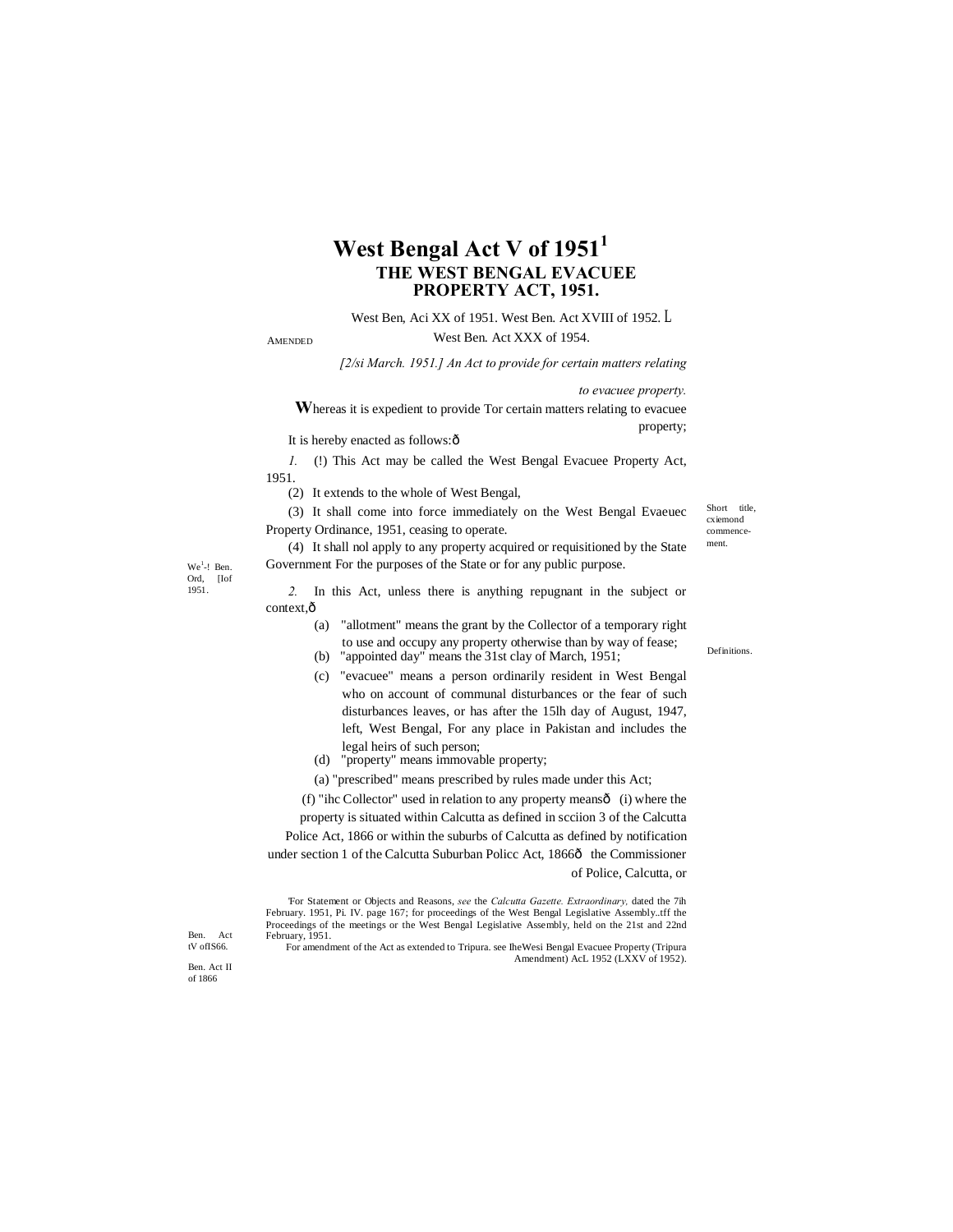280 *The West Bengal Evacuee Property Act, 1951. (Sections 3, 4.)* **[West Ben. Act**

> an officer 'appointed in [his behalf by the Stale Government to perform all or any of the functions of a Collector under this Act; (ii) where ihc property is situated elsewhere than as aforesaidô the Collector of the district within which the property is situated, or

> an Additional District Magistrate of such district, appointed in litis behalf by ifte Stale Government to perform all or any of the functions of a Collector under this Act;

- (g) "the Committee" means the Evacuee Property Management Committee for West Bengal constituted under subsection (1) of section II;
- (h) "urban area" means Calcutta as defined in clause (11) of section 3 of the Calcutta Municipal Act,  $1923<sup>3</sup>$  or any place where the Bengal Municipal Act,  $1932<sup>J</sup>$ , is in force and includes any other area declared by the State Government to be an urban area for the purpose of this Act, by notification in the *Official Gazette. .*

3. Every property of an cvacuee lying in West Bengal, other than property in chargc of the Court of Wards, is hereby declared to be evacuee property.

Ben. Act III of 1923. Ben. Aci XV of 1932.

4. (1) The Collector or an officer to whom the power of a Collector are delegated under section 10, if he is satisfied with respect to any cvacuee property that such property is lying unoccupied, uncultivated or uncared for, or has come to be wrongfully used or occupied by any person, may, by order styled a Collector's order, subject to any general or special orders of the State Government, ô

- (a) lake such measures as he considers necessary or expedient for the purposes of protecting and preserving such property and cio s uc h ac is and in cur s uch expen se s as m ay be nece ssary or incidental for such purposes;
- (b) remove or cause to be removed, by force if necessary, any person who is wrongfully using or occupying such property.'

'For noiifi cation relating to appointment of the Additional District Magistrate. Nadia. to perform all (he functions of a Collector under t/te Act, *see* notified Li on No. 6526 E\_ P. A,, dated 31.3.S3, published in the *Calcutta Gazette* of 1953, Pan 1, page 1113.

The Calcutta Municipal An, 1923 (Ben. Act HI of 1923) was repealed nnd re-enacted by the Calcutta Municipal Act, 1951 (West Ben. Act XXjyil ofl951) which was again repealed and re-enacted by ihc Calcutta Municipal Corporation Act. 1980 (West Ben. Act LIXof 1980). 'The Bengal Municipal Act, 1932 (Ben. AciXV of 1932) was repealed and re-enacted by

w,r.<sub>P</sub>T Rr-nfr-tl Munir-mil An fWn<sup>\*</sup>r» Krn Art XYTf nf

Evacuee property.

Powers and duties of a Collector.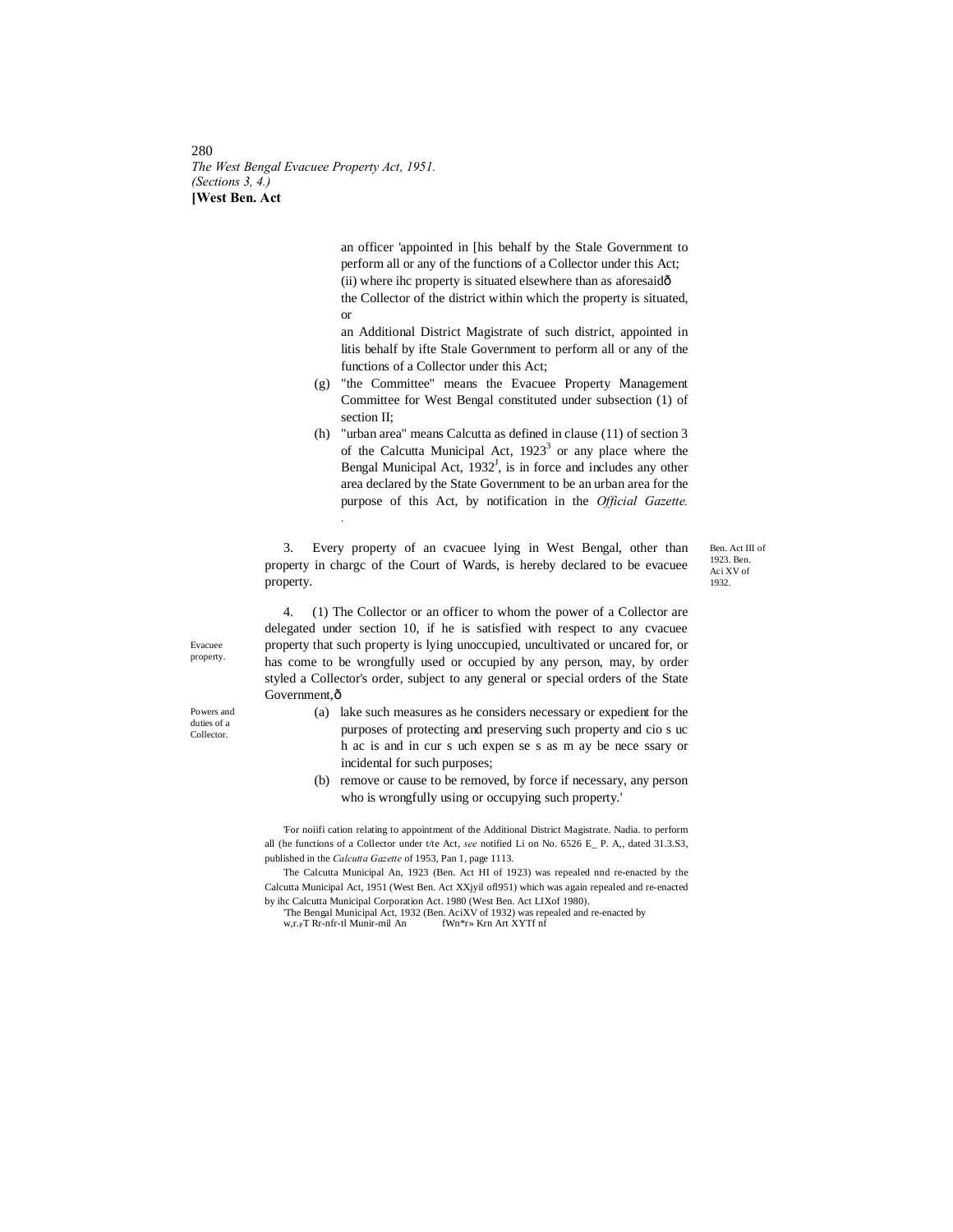*The Hfci/ Bengal Evacuee Property Act. J 951. (Section 5.)* **281 V of 1951.]**

(2) Where an order has been passed in respect of any cvacucc **properly** of an cvacuee the Collector shall report id the Committeeô

- (i) if before the expiry of the appointed day, the cvacucc makes to liie CollecLor a declaration of his intention not to return lo West Bengalô as soon as may be, after he received such declaration;
- (ii) if before the expiry of the appointed day the cvacucc does not make a declaration to the Collector of his intention not to return lo West Bengalô as soon as may be, after the appointed day.

5, (1) An cvacucc who returns to West Bengal before llie expiry of the appointed dny may apply in writing to the Collector before the expiry of that dayô -

Cancellation or Col I color's Order and delivery of possesion.

- (a) where a Collector's Order has been made in respect of any or his evacuee property and such property is not in the wrongful use or occupation of any person- $\hat{o}$  for the cancellation or such order;
- (b) where a Collector's Order has been made in rcspcct of any of his cvacucc property and such property is in the wrongful use or occupation of any personô for the cancellation of such order and for the delivery of possession of such property; and
- (c) where a Collector's Order has not been made in rcspcct of any of his cvacuee property and such property is in the wrongful use or occupation of any personô for the delivery or possession of such property.

(2) Upon an application aforesaid being made the '[Collector shall], after making such summary inquiry as he thinks fit,—

- (a) in eases coming under sub-clause (a) or (b) of subsection (1) cancel ihc Collector's Order; and
- (b) in eases coming under clause (b) or (c) or sub section (1), also cause the possession ofsuch property to be delivered to the evacuee and may use or cause lo be used forcc for such purposes, if neccssary:

: [Provided that where] the Collector is of opinion that the cancellation of the Collector's Order or liie delivery of possession would not be feasible under sub-scction (2), he shall report the case to the State Government and the State Government shall thereupon

<sup>&#</sup>x27;Thesi; words within ihc square bmckcis were subsliluled forihe words "Collector may" by s. 2(a) of ihe Wesi Bengal Evacuce Property (Amendment) Act. 1951 (Wesi Den, Act XX ofl95l).

<sup>^</sup>Thcic woni.'J.'ilhin (he square bracked wen: subsulultd for ihe bmckcis, figure and word "(3) Wheie" by *si* 2(b), *ibid.*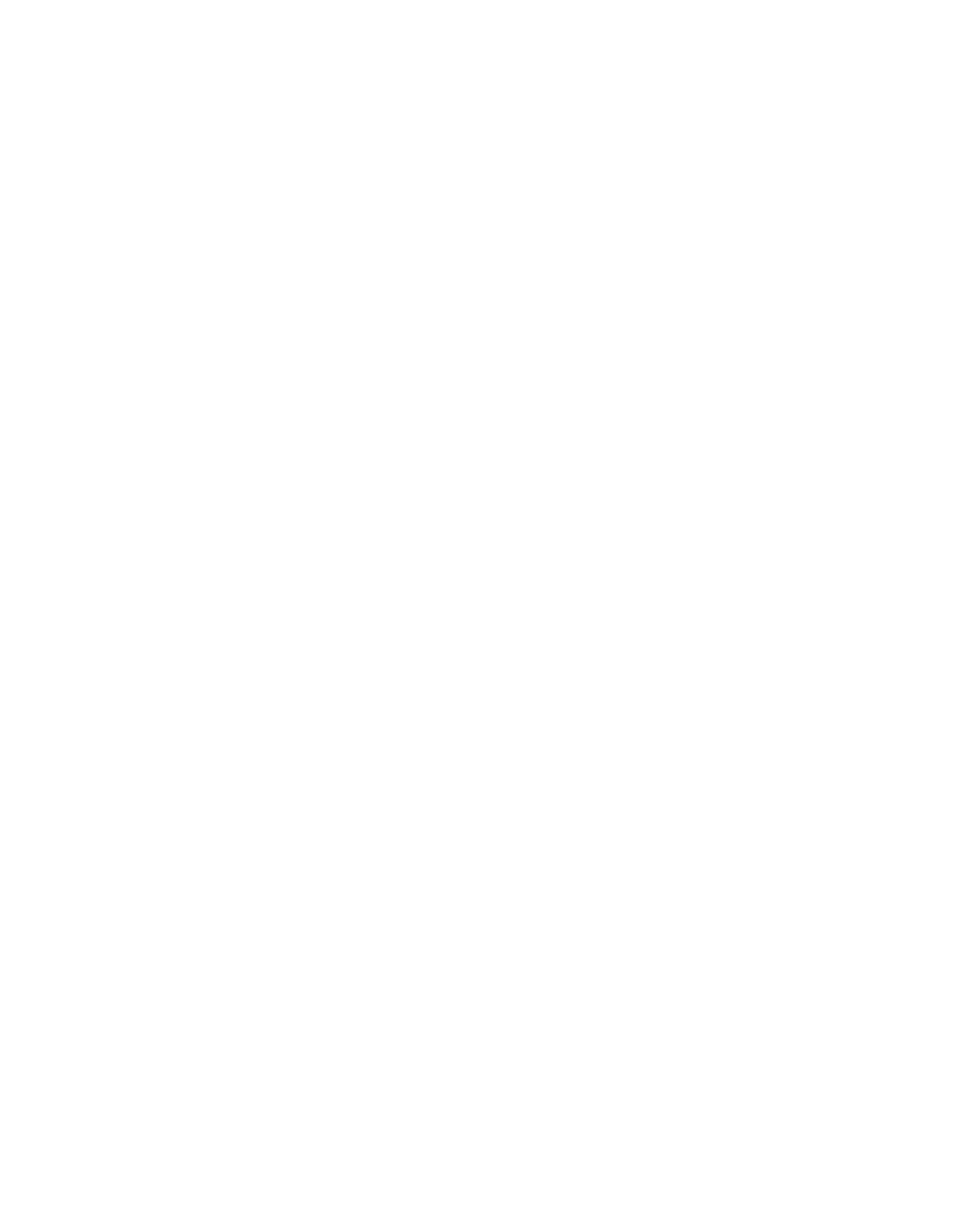**[West Ben. Act** *The We si Bengal Evacuee Property Act. 195J. (Sections 6-9.)*

'[refer the case for advice to the Minority Commission constituted for the lime being by ihc Stale Government]. The Slate Govern men I shall after considering such advice pass such order as it thinks fit, so however, that if the Siaic Government is of opinion lhat exceptional circumstances exist on account of which il would not be feasible lo cancel ihe Collector's Order or to cause the possession of the cvacuee property to he delivered, it shall lake such steps for adequately rehabilitating the cvacuee as il deems neccssary.

Evtcpiions. 6. (1) Save and except as provided in sub-section (2), nothing in  $U_{\text{lin}}$ section 5 shall apply to any evacuee propeny of an evacuee, situated within an urban area, if ihe cvacuee left West Bengal for a place in Pakistan, prior lo the 1st day of January, 1950.

> (2) The provisions of scction 5 shall apply to an evacuee propeny of an evacuee situated within an urban area held by the evacuee as a lenanl-al-will or a *thika* tenant or a monthly tenant, if, and only if on the dale of the application under sub-section (1) of section 5, such property is not in the possession of a person other than the cvacuee, holding under a lease granted by or with the authority of Lite immediate landlord of the cvacuee.

> 7. (I) No cvacuee propeny shall be liable to attachment, distraint or sale in execution of a decree or order of a Court, or any other authority, while a Collector's Order is in force in respect of such property.

> (2) In computing the period or limitation applicable to any suit, appeal or application in respect of any cvacuee property ihc lime during which a Collector's Order remains in force in respect of such property shall be excluded.

Expense, incurred by Ihc Collector.

Maintenance or actio unts ajid payments to ihe evacuee or his succcssor.

8. Any expenses incurred by the Collector in (he exercise or discharge or any powers, duties or functions under this Act or the rules made thereunder, in respect of any evacuee property shall be the first charge on (he receipts derived

from such property, and any such expenses may be recouped by the Collector out of such receipts.

> *9.* (I) The Collector shall, in the prescribed manner, maintain an account of the receipts derived from and the payments made in respect of every evacuee property, while a Collector's Order is in force in respect of such property.

> 'These woids within [ho squ.ire brackets were substitute J with retrospective effect for ihc wordi and figures "refer ihc ease to ihc Minority Commission eonoituied under Notification No, 2276CU/CR-481/50, daled ihe Glh May. I9?0, for advice ' by s. 2 of illc West Bengal Evacuee Properly (Amendment) Aci<sub>h</sub> ID52 tWeai Ben, Aci XVIII of 1952V

at I aclinic nu *civ.*

Exemption of evaeuec property from

**2R2**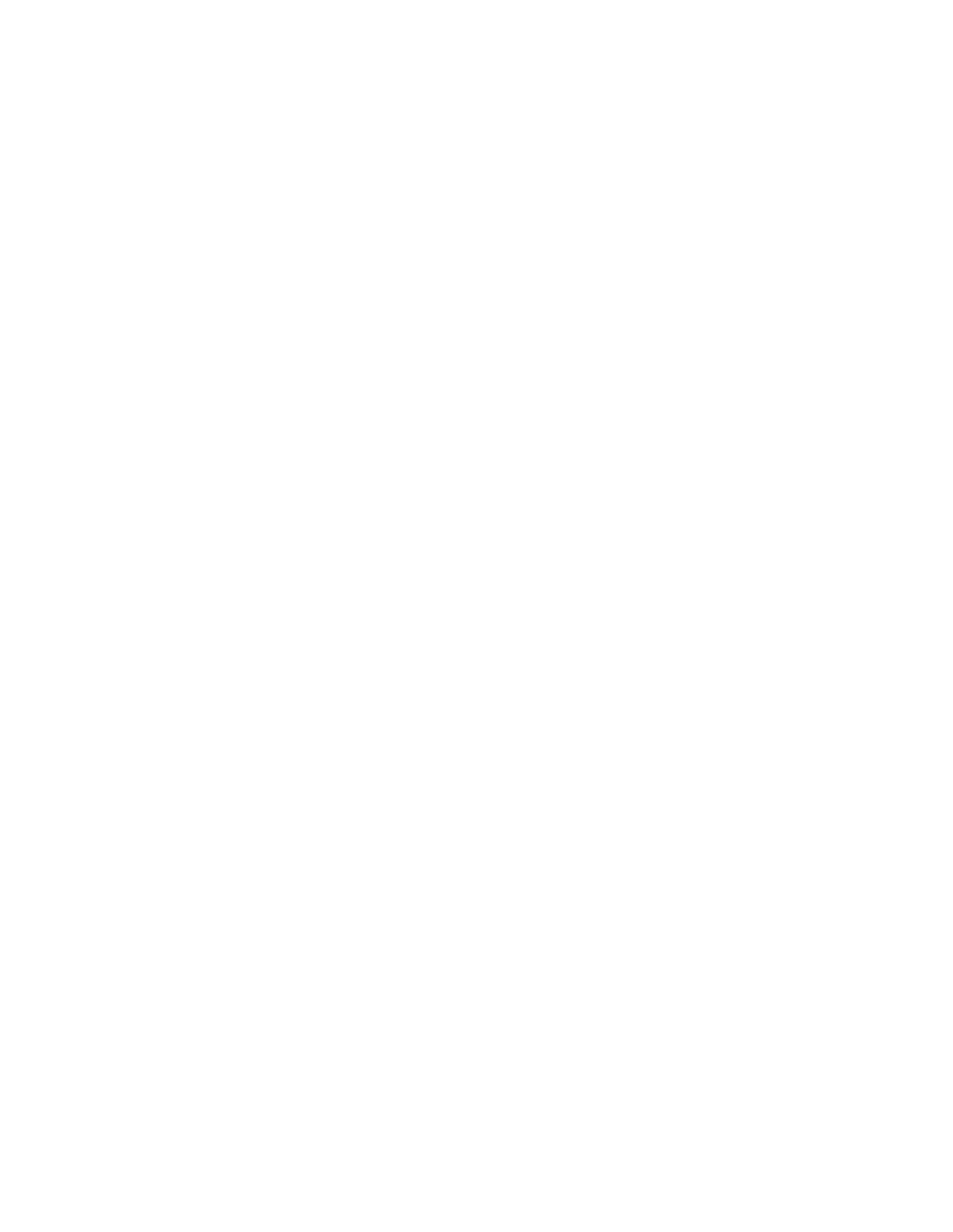*The West Bengal Evacuee Property Act, 1951. (Sections 10-12.)* **V of 1951.]**

**283**

(2) Upon ihc cancellation of a Collector's Order under section 5 or upon a Collector's Order standing cancelled under sub-scciion (4) of. scction 17, the Collector shall pay to the evacuee in respect of whose cvacuee properly the Collector's Order was made or his successors in interest, as ihc ease may be, the balance which remains after deducting the payments made in respecL of such property from the receipts derived from such property.

10. The Collector may, by general or spccial order, delegate all or any of his powers, duties or functions under this Act or the rules made thereunder to such officer of the State Government as he thinks fit.

11. (1) The State Government shall, by notification in the *Official Gazette*, constitute an Evacucc Property Management Committee for West Bengal.

(2) The Committee shall consist of a President and three other members.

Delegation of powers by [he Collector.

(3) The President shall be an officer of the Stale Government appointed in this behalf by the State Government from lime to lime, and ihe other members shall be appointed by the State Government from among the members of the Minority Community.

(4) The Committee shall be a body corporate by the name of ihc Evacuee Property Management Committee of West Bengal and shall have perpetual succession and a common seal and shall by the said name sue and be sued.

12. (I) A member of the Committee, other than the President, may, by writing under his hand, delivered to ihe prescribed officer or the Slate Government, resign his office after giving one month's notice of his intention to resign.

Resignation and removal or members and filling up of vacancies.

(2) The Slate Government may at any time remove any member of the Committee on any of the following grounds, namely: $\hat{o}$ 

- (a) thai he has been convicted of an offence which, in the opinion of the Slate Government, involves moral lurpilude;
- (b) that he has applied to be adjudged or has been adjudged an insolvent;
- (c) that he, in the opinion oT the Slate Government, is incompetent, or incapable of or unfil lo perform the duties of his office on account or physical or menial infirmity;
- (d) thai he, in ihc opinion of the Slate Government, has been mismanaging the properties of which the Committee has taken charge.

Committee

Constitution oTiht;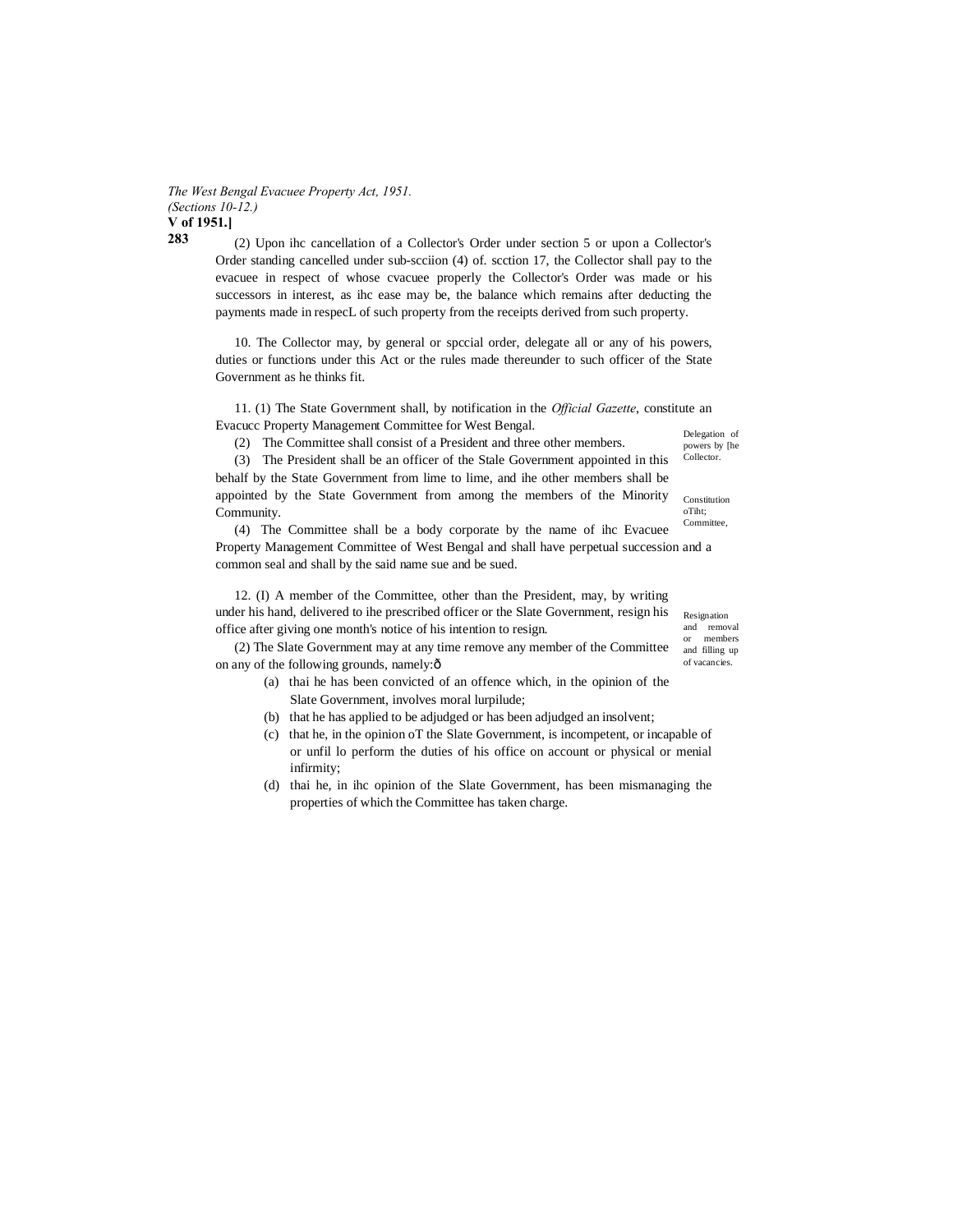## 284 *The West Bengal Evacuee Property Act, 1951. (Sections 3, 4.)* **[West Ben. Act**

(3) In the event or vacancy occurring in the office of any member of -the Committee, other than Ihe President, by death, resignation, removal or otherwise, the Slate Government shall fill up the vacancy in the manner provided in sub-section (3) of section 11.

13. The Committee may, with llic approval of the State Government, make regulations for conducting its business and may act notwithstanding any vacancy in the office of any member other than that of the President:

Provided that the quorum for a meeting of the Committee shall be two members, one of whom shall be the President.

14. (1) In the exercise or discharge of its powers, duties and functions, the Committee may be assisted by such number of officers (hereinafter referred lo as Administrative Officer) as may be appointed by the Committee with ihe approval of the State Governmeni and by such other staff as may be appointed by the Committee.

(2) An Administrative Officer shall, on appointment, furnish such security as may be fixed by the State Government.

15. (I) The members of the Committee shall not be entitled to any salary but may receive such allowances as may be fixed by the State Government.

(2) The remuneration of the Administrative Officers and or other staff shall be such as may be Fixed by the Stale Governmeni.

Expenses incuntd by the Committee.

Allowance Committee. s of Presideni and members and

Officers of the

Conduct of business orthc Committee.

murar ration of officers.

16. (1) The salary and allowances of the President, the allowances of other members of the Committee, the remuneration oT the Administrative Officers and other staff and such other expenses as may be incurred by the Committee in the exercise or discharge of any of its powers, duties and functions under this Act or the rules made thereunder in respect nf any evacuee property, shall be defrayed out of levy at such rale, as may be prescribed, on ihe receipts derived from such property and shall, subject to the provisions of section 8, be a first charge on such receipts.

(2) The Stale Government may from time to time make such advances to the Committee as may be necessary enable it to function. All such advances shall be recoverable with interest at three *per centum per annum* from the receipts derived from the properties which may vesi in the Committee and shall subject to sub-section (1) be a charge on every and all shall such properties and shall have priority over all other charges on every and all such properties.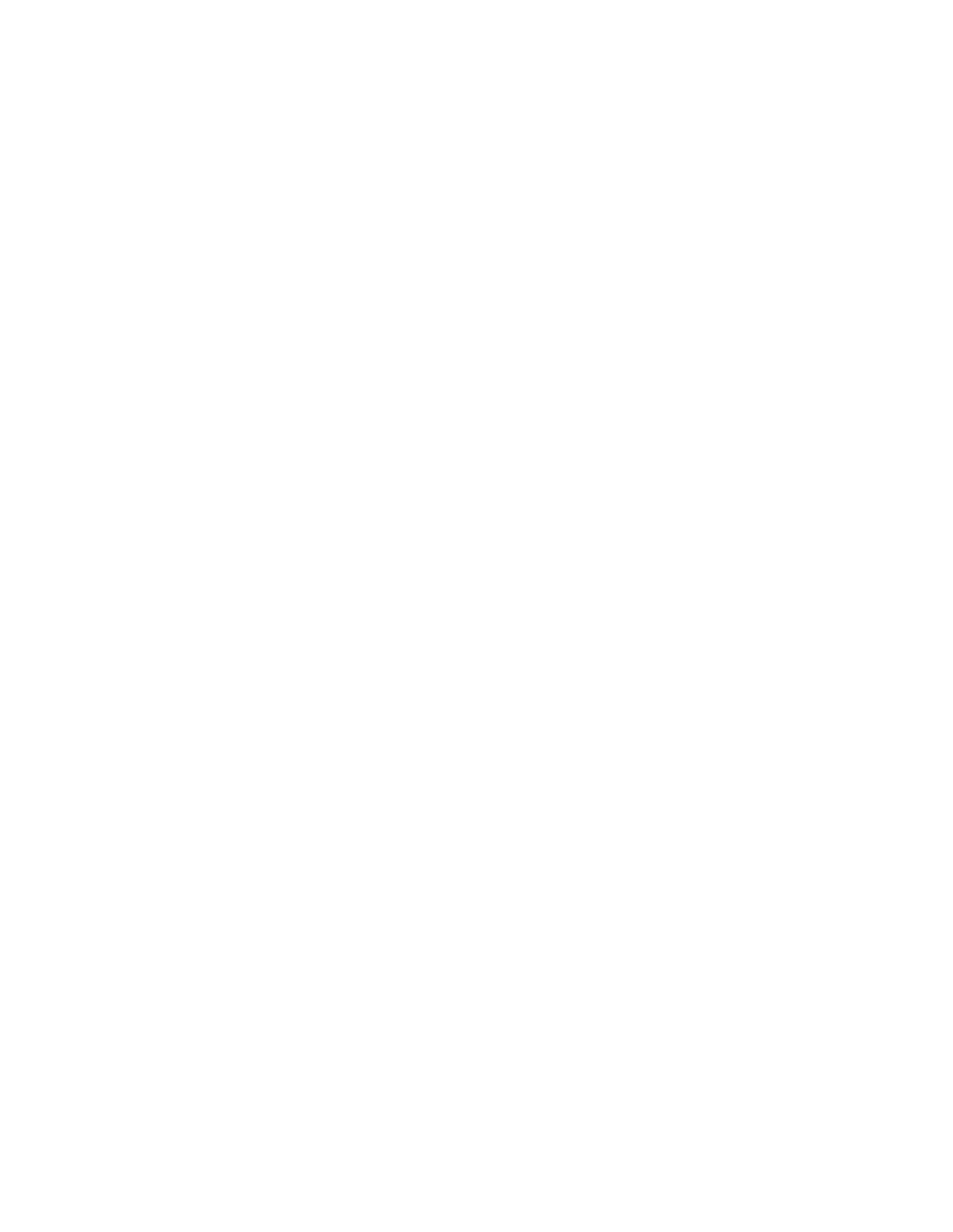#### *The West Bengal Evacuee Property Act. 195}. (Sections 17. IS.)* **V of 1951.]**

17. (1) The Committee may lake charge of any evacuee property of ' an cvacuee in ihe following eases: $\hat{o}$ 

- (a) where a repon is received from ihc Collector under subsection (2) of section 4, or
	- by (he Commit ice. (b) where before the appointed day the evacuee makes a declaration before ihe prescribed authority of his intention not to reiurnn lo Wcsi Bengal, or
- (c) where after the appointed day the evacuee has not returned to West Bengal, whether there is or is not a declaration by the evacuee of his intention not lo return or whether there is or is not an application to the Committee **Lo** lake chargc of his property.

(2) Beforetakin g c h arge o f an evac uee p roperty, the Co m m i i tee s h al I eausc a public noiicc to be given in the prescribed manner calling for objections lo ihe taking of charge of such property by the Committee to be Tiled before the Committee within a date specified in such notice.

(3) Where objections are filed under sub-section (2). ihe Committee shall summarily decide ihc objections after calling, if necessary, for a report from the Collector of the district in which the property or any part thereof is situated.

(4) If lh<:re arc no such objections as aforesaid or if ihe Committee, after proceeding in the manner aforesaid, rejects all such objections, the Committee shall pass an order directing thai the charge of the properly be taken by the Commillee and thereupon such properly shall vest in the Committee and any Collector's Order made in respect of such properly shall stand cancelled.

(5) Where any cvacuee property vests in ihe Committee under subsection (4), the Committee shnll, as soon as may be, give public noiicc of the fact in Die prescribed manner.

(6) Notwithstanding anything contained in the foregoing provisions of this section, the Committee shall nol lake charge of any evacuee property if the cvacuee being ihc sole owner or the entire body of co-sharer owners of such property, objccts to ihe charge thereof being taken by the Commillee and furnishes evidence to the satisfaction of the Committee that adequate arrangements have been made for the management and proper utilization thereof.

(7) Nothing in this section shall affect the right of any person to establish his title in a competent Court.

Power of evacucc to dispose of

property. 18. (I) An cvacuee, whose property has vested in the Commillee, may nevertheless at any lime dispose of such propeny by sale, exchange, gift, mortgage (nol being an usufructuary mortgage) or otherwise but not by way of lease-

Man ngcnrcm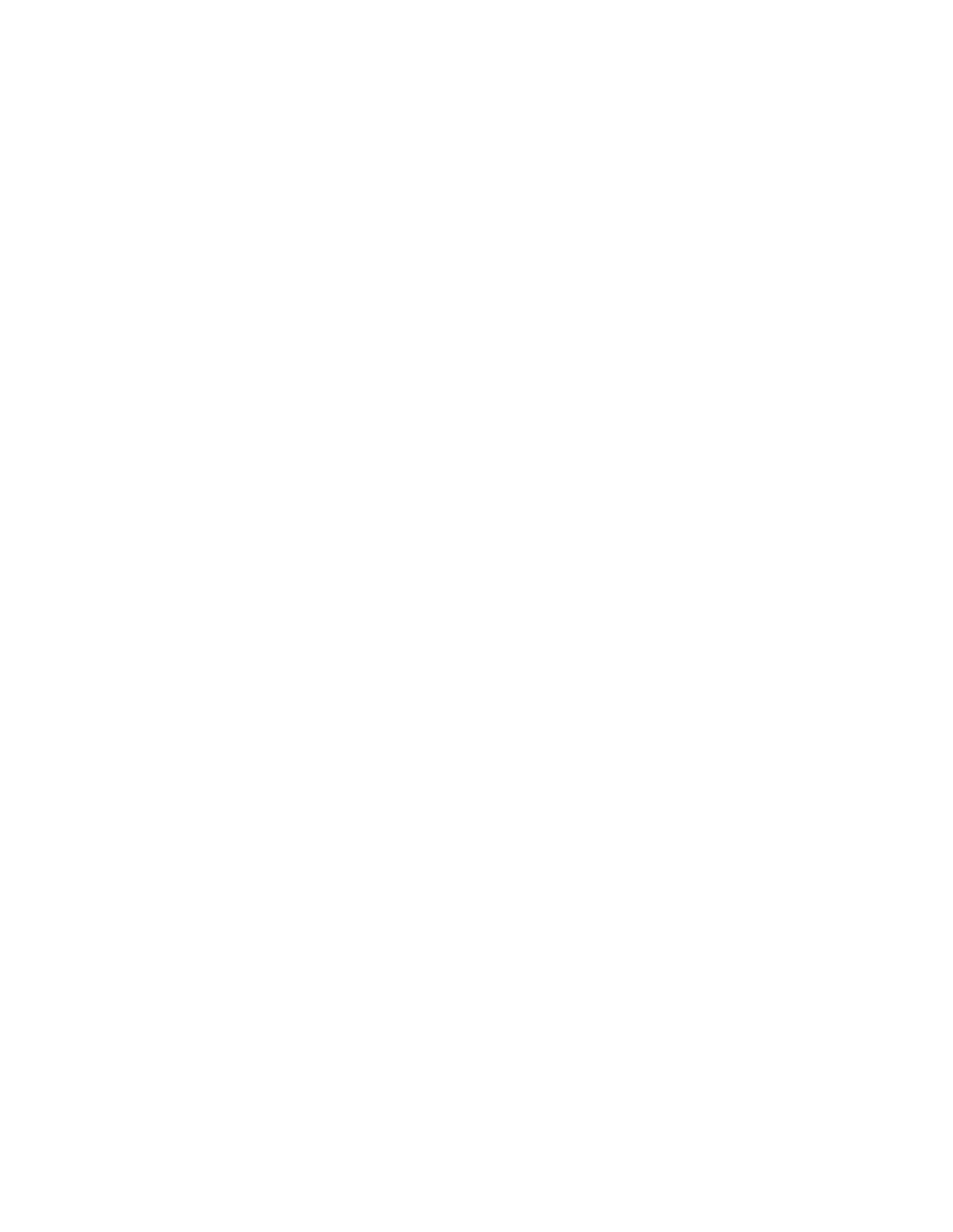Tlic West Bengal Evacuee Property Aci, 1951. (Sections 19-21.)

[West Ben. Act 286

(2) Upon such disposition as aforesaid, ille evacuce shall intimate ille Commillee thereofand the Committee shall, as soon as may be, cause a public notice lo be given in the prescribed manner.

(3) A disposition as aforesaid shall, subject to the provisions of subsection (3) of section 21, take effect on and from the date of ihe publication of Ilie noiicc referred to in sub-section (2) and on and from liiai dale the evacuee properly shall ccase Lo vest in the Commillee and ihe Committee shall be absolved of all further responsibility in respect thereof,

19. (1) Subject lo (he provisions of this Act, the Conimitice shall have all (he rights, powers and liabilities of an owner in respecl of any evacuee property or an evacuee vested in it.

Power. rights and liabilities of [lie Lie<br>Commillee

(2) The Commillee shall luke such measures as may be necessary for the good management and protection of any cvacuee property of an cvacuee vested in il, for the assertion of liilc thereto and Tor obtaining possession thereof and may for such purposes do all acts and incur all expenses which are necessary or incidental.

 $(3)$  $(i)$ The Committee shall maintain, in ihe prescribed form, accounts of all evacuce properly vested in it, a separate account being maintained in respect of each evacue or where the properly of a body of cd-sharer evacuces are managed jointly, in respect of each such body of co-sharcr evacuees.

(ii) The State Government shall cause such accounts to be audited ai such intervals and by such person as may be prescribed. The cost of such nudii shall be paid by the Committee according to the prescribed scale.

(iii) A copy of the audited accounts as aforesaid of ihe evacuee property shall be supplied to the evacuee or the body of co-sharer evacuees by ihe Commitlee on application and the audited accounts shall also be available in the prescribed manner for inspection by the evaeucc or any co-sharer cvacuee or any agent of the evacuee or a co-sharcr evacuee authorised in writing,

(4) The Commillee shall pay to an cyacuee in such manner and a such intervals as may be prescribed, ihe receipts derived from his property vested in the Committee, after deducting therefrom all sums debiiable lo such receipts.

20. No payment made, after publication of a nolice under subsection (5) of section J 7, on account of any amount due lo the evacue in respect of his property vested in ihc CommiLlee save and except the Committee or some person appointed by the Committee, shall constitute a valid discharge or any liability in respect thereof.

21. (1) Save and except as provided in sub-section (2), the Commillee shall nol be entitled 10 transfer any evacuee properly vesled in it, exccpi wilh ihe wrinen conwnl of (he evacuee.

Cenain pa) men is not la tn; valid d i sotixirge.

Rcsheiio M  $\alpha$ transfer by rnmminiv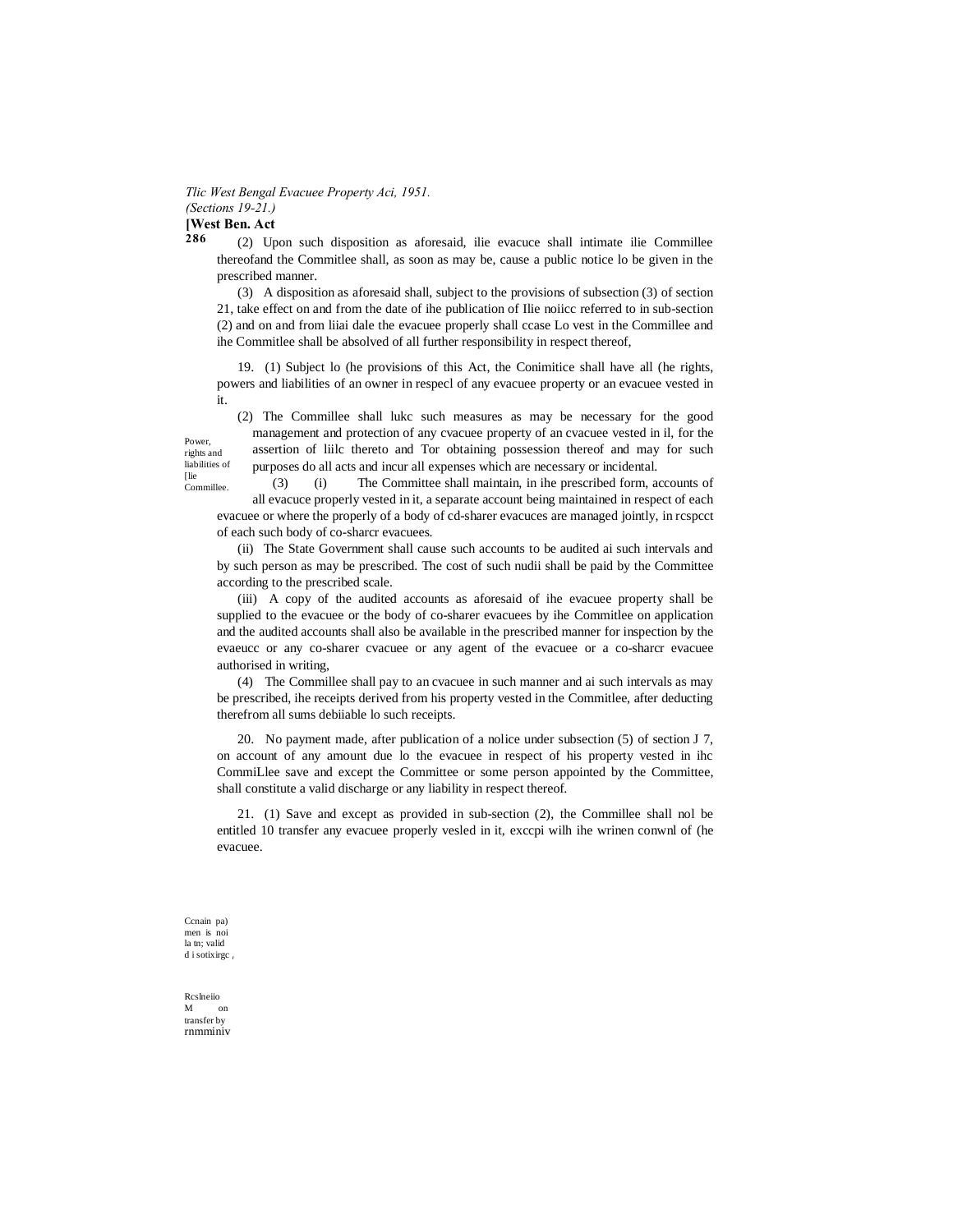*The Wej/ Bengal Evacuee Property Act, 1951. (Section 22.)* **287 V of 1951.]**

> (2) The Commiuee may lease or let out any evacuce property vested " in it or part thereof for a period, not exceeding 'three months in the case

of evacuce properly situated in an urban area and not exceeding iwelve months in ihc case of oilier cvacuee properly, at any one time:

Provided iluit in leasing or letting out the cvacucc property, the Committee shall give on each occasion the first preference to the person lo whom any allotment of such property or a part thereof was made by WcsiBun. [he Collector under ihe West Bengal Evacucc Properly Ordinance, 1951,

iygi except where ihe Collector reports lo the Committee that such person committed a breach of the terms and conditions of such allotment, or where such property consists of land used for or in connection wilh agricultural purposes, ncglected to cultivaie such property properly,

> (3) A lease or Idling out as aforesaid shall be binding on the cvacucc and his successors in interest but only for the period for which the evacuee properly is leased or lei out.

> (4) Notwithstanding anything contained in any other law for ihe time being in force, nothing in this section shall confer a right of occupancy on any person lo whom any cvacuee properly is leased or lei oui by the Commiuee.

> (5) If ihc person to whom any evacucc properly is leased or let under subsection (2) holds over after the expiry of the period of lease or letting out, such person shall be liable lo be evicted without notice.

22. (1) An cvacuee may at any lime after he returns lo We si Bengal Restoration but not later than ihe appointed day apply in writing to the Committee °o cvacucc for ihc restoration of any of his evacucc property of which the Committee has taken chargc,

(2) As soon as may be after such application is received, the Committee shall cause a public notice lo be given in the prescribed manner thai such property shall be restored to the applicant if no objections to his title are received within a date specified in such nolicc.

(3) If no objections as aforesaid are received within the date specified in such notice, the Committee shall make an order lhai the evacuce property be restored to ihe applicant.

(4) If any objections as aforesaid arc received within Ihe date specified in such notice, ihc Committee shall summarily decide such objections after calling, if necessary. Tor a report from the Collector or the district in

'On see lion 2 of ihc West Benji] Evacucc Pro/jerry (Amendment) Ac!. 1954 (Wesl Ben. Act XXX of 195-J), being tirouglil into force, for the words "three niDmlis", the words "live years" .md for the words "twelve months", [he words "ten years" shall be respectively subsii luted, *vide* clauses (a) and (h)ofscclion 2 of Wesi Ben. Aci XXX of 1554.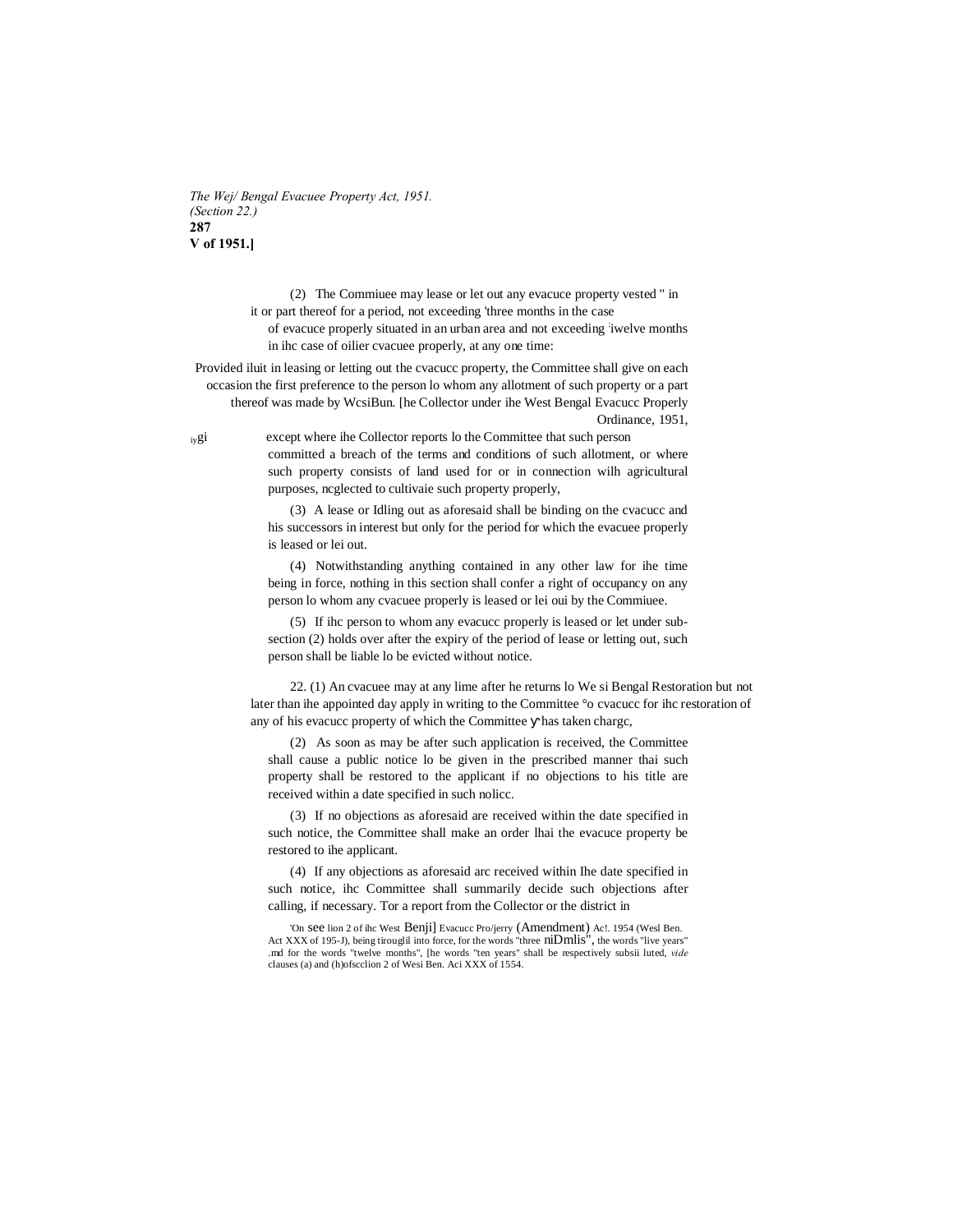288 *The West Bengal Evacuee Property Act, 1951. (Sections 3, 4.)* **[West Ben. Act**

> which ihc property or any piirt thereof is situated. If the Commillee, after proceeding in the manner aforesaid, rejects such objections, the Committee shall make an order that the evacuee property be restored to the applicant.

> (5) Upon an order under sub-seclion (3) or sub-section (4) being made, the evacuee property shall cease to vest in liic Committee and shall, subject lo subscction (3) at section 21, v-ssi in the applicant and ihe Committee shall, subject to sub-scction (6), be absolved of all further responsibility in respect of Ihe evncuce property,

> (6) The Committee shall, as soon as may be, give public notice in ihe presented manner of any order made under suh-section (3) or subsection (4).

> (7) Nothing in this section shall al'fcci the right of any person Lo establish his title in a competent Court.

Possession <obc delivered force  $\frac{by}{11}$ ncccssary.

23. (1) If any evacuee properly, the charge of which is taken by the Committee or in respcct of which an order under sub-section (3) or subsection (4) of section 22 has been made, is found to be in ihc wrongful use or occupation of any person, Ihe Collector shall, on application made to him by the Commillee or ihe evacuee, as the case may be, cause the possession of such property lo be delivered to the Committee or to the evacuee, as the case may be, and may use or cause lo be used such force as may tie necessary for the purpose.

(2) Any person in the wrongful use or occupation of such property shall, in addition lo being proceeded against under sub-seclion (1), be liahle to pay to the Commitlee or the evacuee, as the case may be, damages for such wrongful use or occupation.

RcsiDm tion of jtt.uiagirjn cjti of property io a certain class of reluming tivacutts.

24. (1) An evacuee who returns to West Bengal after the appointed day but not later than ihc 3lsl day of December, 1353, may apply in writing to the Committee for restoration of management of his evacuee property of which the Commillee has taken charge.

(2) As soon as may be after such application is received, the Commitlee shall cause a public notice to be given in the prescribed manner that the management of such property shall be restored to the applicant if no objections to his litle are received within a dale specified in such notice.

(3) If no objections as aforesaid are received within the date specified in such notice, the Committee shall make an order that the management of the evacuee property be restored to ihe applicant.

(4) If any objections as aforesaid arc received within the date specified in such notice, the Commitlee shall summarily decide such objections after calling, if necessary, for a report from ihc Collector of the district in which the properly or any part thereof is situated. If the Commitlee, after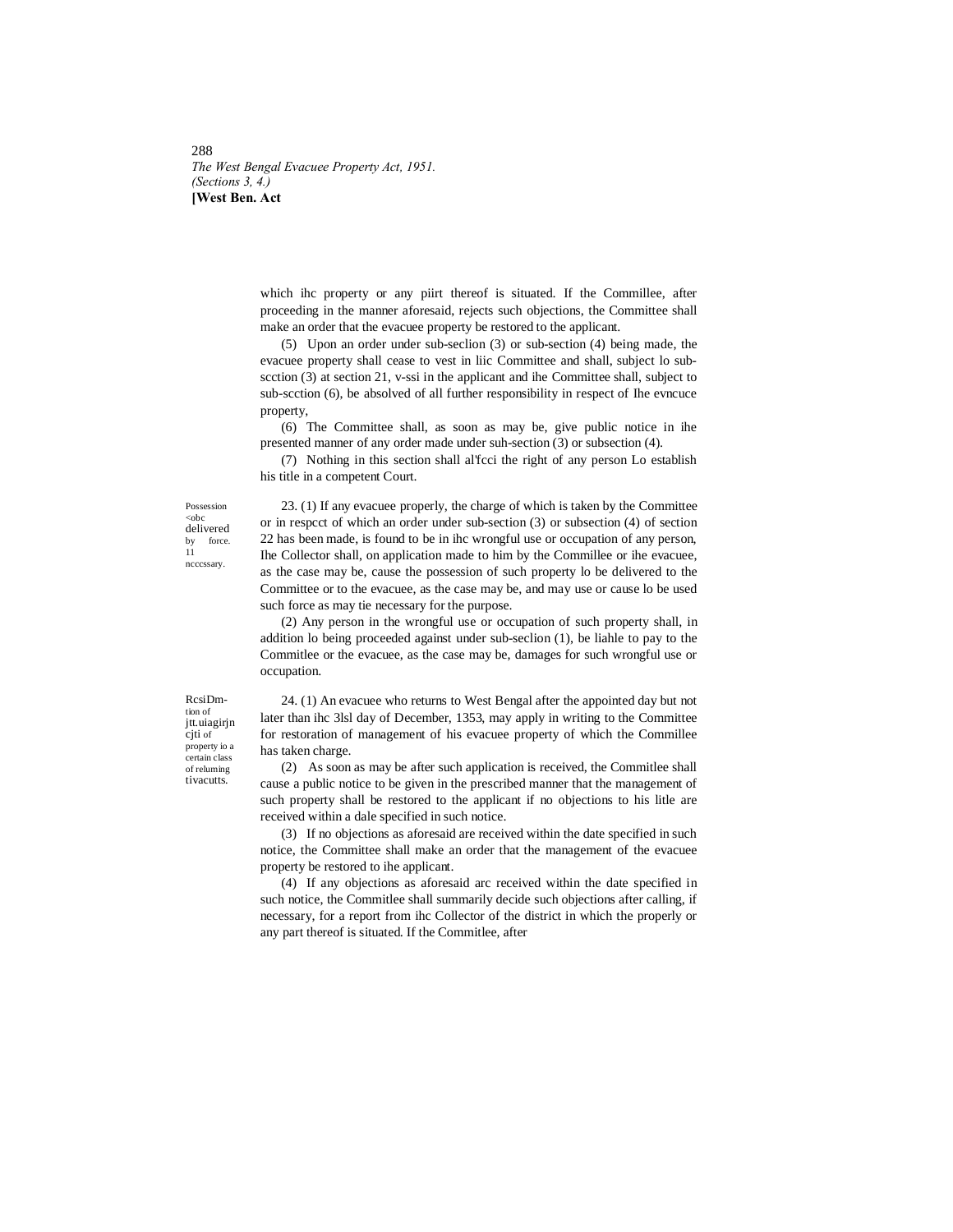#### *The West Bengal Evacuee Properly Act, 1951.*

#### *(Sections 25, 26.)*

proceeding in the manner aforesaid, rejects such objections, Ihe Committee shall make an order that the management of the evacuee property be restored to liie applicant.

(5) An order for restoration of management of an cvacucc property under sub-section (3) or sub-scclion (4) shall be made with as much expedition as possible and in any case within six months from the date of the application under sub-seciion (1).

(6) (a) Upon an order under sub-scction (3) or sub-scciion (4) being made, the management of the cvacucc property shall vest in the evacuee.

(b) Upon the vesting of the management of the cvacucc property in him, the evacucc shall have all ihc rights, powers and liabilities of an owner in respect of ihc cvacucc properly, and the Committee shall subject lo sub-scciion (7) be absolved of all further responsibility in respect of such property and sub-sections (2) and (3) of section 18, section 19, section 20 and section 21 shall cease to apply in rcspcct of ihc evacucc property.

(7) The Committee shall, as soon as may be, give public notice in the prescribed manner of any order made under sub-scclion (3) or sub-section (4). .

(8) Nothing in this section shall affeci the right of any person lo establish his title in a competent Court.

•T

25. (I) ThcStaicGovcrnmcnimaydclcgatcalloranyofiispowers, duties and functions under this Act or the rules made thereunder lo the Board of Revenue or lo ihc Commissioner of a Division.

(2) The Committee may delegate all or any of iis powers, duties and functions under this Act or ihe rules made thereunder to an Administrative Officer lo he performed or exercised within his jurisdiction.

Delegation of powers, duties and functions.

*26.* (I) AH Aciminiscrativcs Officers shalJ be under the supervision and control of the Commiuee and ihe Commiuee may, on its own motion or on applicat'on, review, rescind or vary any order of an Administrative Officer.

(2) The Collector or such other officer as may be authorised by the Slate Government in this behalf shall have power lo inspcct the work of any Administrative Officcr and the staff subordinate lo him and examine any records, books of accounts or other documents maintained by the Administrative Officer.

Conlrolof Adminis-

inuive **Officer**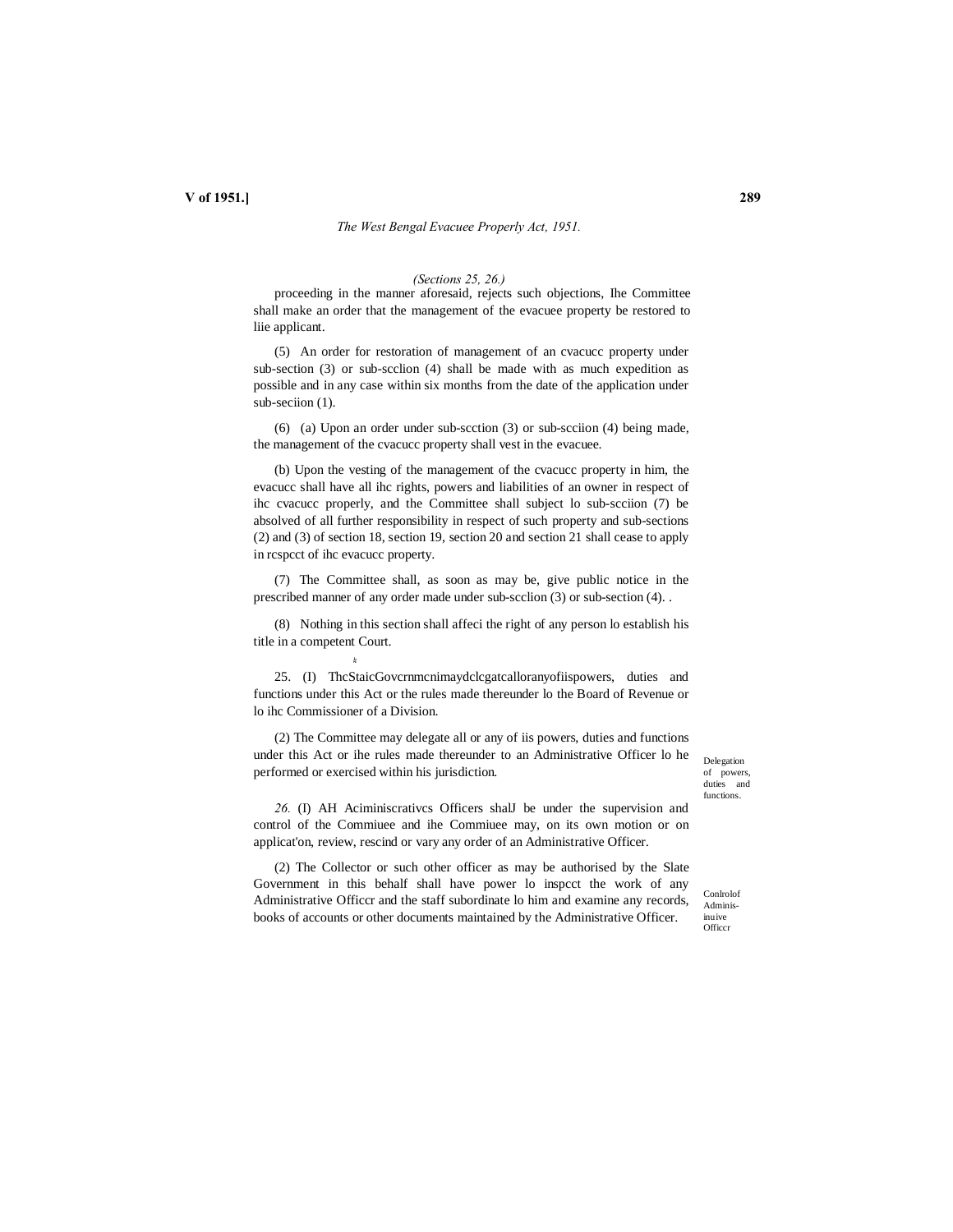*The West Bengal Evacuee Property Act, 195!. (Seasons 27-33.)* **290 [West Ben. Act**

President, mumbchand officers to be public

Sums payable undef thi^ Acl recoverable as public del Hand. Bar of juns(Ji\_li;:il

servants. The meaning of section 21 of the Indian Penal Code. And XLV and XLV of 27. The President, other members of [he Commiuee, every AdminisLralive Officer and every other person duly appointed under this Acc or the rules made thereunder shall be deemed to be public servants within the

1860.

28. All sums payable Lo the Collector or the Slate Government '[or the Committee] under this Act shall, without prejudice to any other mode of recovery, be rccovcrablc as arrears of public demand.

29. Save and except as expressly provided in this Acl, no order of the State Government or of ihe Collector, or of the Committee or of an Administrative Officcr, made or purported to be made under this Act or the rules made thereunder, shall be questioned in any Court.

30. (1) No suil or other legal proceeding shall lie against the Stale Governmeni or any servanL of the State Government for anything which is in good failh done or intended lo be done in pursuance of this Acl or the rules made thereunder.

(2) No suit, prosecution or other legal proceeding shall lie against ihe Committee or any person Tor anything which is in good failh done or intended to be done in pursuance of this Act or the rules made thereunder.

(3) No suil, prosecution or other legal proceeding shall lie against the State Government or any servant of the Siaie Governmeni for anything which, before the commencement of this Acl, was in good failh done or intended to be done Tor ihc protection, preservation or management of any property of an cvacucc.

31. The West Bengal Evacuce (Administration of Property) Acl, 1949, is hereby repealed.

32. The provisions of ihis Acl shall have effect notwithstanding' anything to the contrary in any other law.

33. (1) Any -rule, order, or appointment made, any notification issued, any proceedings commenced, any action laken, or anything done under any provision of the West Bengal Evacucc Property Ordinance, 1951, shall, or ihe said Ordinance ceasing lo operate, be deemed to have been made, issued, commenced,

laken or done under the corresponding provisions of ihis Act as if ihis Act had cotnmcnced on the 6th day of February, 1951.

Wesl Ben. Ord.IIof 1951.

'These words within Llic square brackets were inserted by s, 3 or ihe West Bengal Evacuec Propcny (Amendment) Ac i, 1954 (West Ben. Acl XXX of 1954), -i'cc fooi-noie I on page 291. *posi.*

Repeal of West Bengal AclXVlllof I9J9. Tills Acl to rtivrriifc oilier law.

Savings and validation.

Prolcction and iiidcimiLly